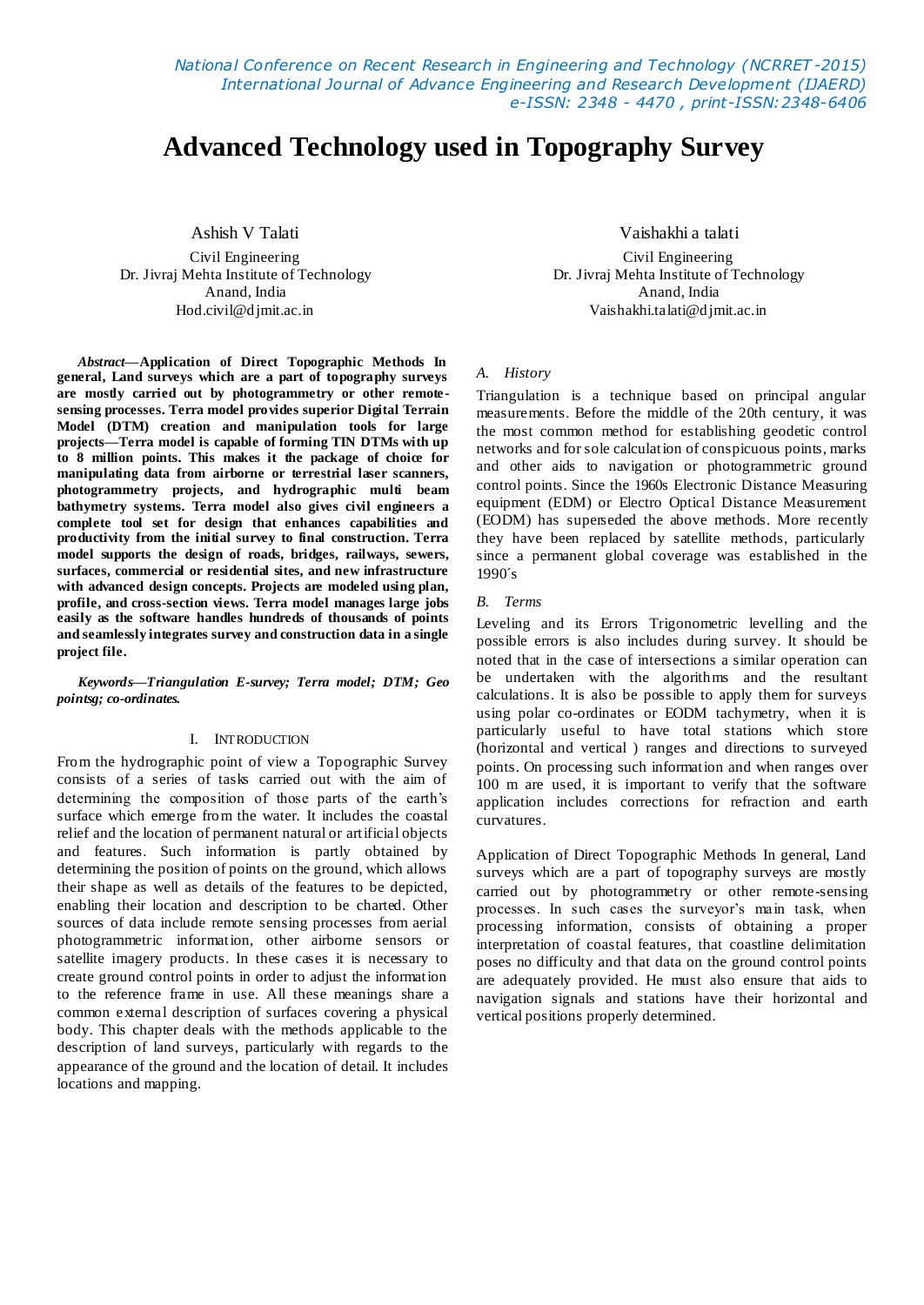## II. **CO NTO UR MAPPING**

the delineation of any property in [map](http://www.britannica.com/EBchecked/topic/363506/map) form by constructing lines of equal values of that property from available data points. A [topographic](http://www.britannica.com/EBchecked/topic/599648/topographic-map) map, for example, reveals the relief of an area by means of contour lines that represent elevation values; each such line passes through points of the same elevation. The method is not wholly objective because two investigators may produce somewhat different maps whenever interpolation between data points is necessary for construction of the contours. In addition to topography, there are scores of geophysical, geochemical, meteorological, sociological, and other variables that are mapped routinely by the method. The availability of plotting devices in recent years has permitted mapping by computer, which reduces the effect of human bias on the final product.

Contouring needs the determination of elevation of various points on the ground and at the same the horizontal positions of those points should be fixed. To exercise vertical control levelling work is carried out and simultaneously to exercise horizontal control chain survey or compass survey or plane table survey is to be carried out. If the theodolite is used both horizontal and vertical controls can be achieved from the same instrument. Based on the instruments used one can classify the contouring in different groups.

#### *A. Volume Calculation - Contour Method*

Volume can be measured by a contour map, but the volume calculated by this method is approximate. It cannot be compared with the volume calculated by the crosssection method. As the full ground irregularities are not predicted by contours, and also as the contour intervals are not small, volume calculated from contours is likely to be an approximate one. To calculate volume by this method, general recommendations of contour interval is a maximum of 2 meters for a regular ground surface, and 0.5 meter for an irregular topography. This method is used mainly to find the capacity of a reservoir. To find out the capacity of a contour, two methods can be adopted.

#### *B. Contour map generation software*

Generates smooth contours quickly from point data available in CAD drawings /Levels available in Excel or CSV files.

#### *C. Key features*

Import data from CSV, Excel or CAD for Contour generation Generate Contours directly within CAD Draw Section for any alignment fixed on the Contour Map Generate Area and Contour Volume based on Contour Generate Boundary Based Contours Generate Contours for Specific Levels Generate Contours with Break Line Definition Generate Grid Elevations or Block Levels Annotate Contours:

At Endpoints

- At Mid-points
- At Selected Points
- At Specified Intervals
- At Fence Line Intersection

Draw Grid Elevations from existing Contours

Create 3D Surface with in CAD or Create KML to view in Google Earth

## *D. Benefits*

No additional steps of creating terrain for contour generation Quick and smooth contours

Lightweight contours thereby reducing the drawing file size Generate Boundary, Grid Elevation, Grid annotation, Contours, Contour annotation in Single step.

EARTHW ORK CALCULATION SOFTWARE

Generates volume calculations and section drawings from point data available in CAD drawings or Levels available in Excel or CSV files.

- *E. Minimum equipment requirement for pure ground survey using ets/ dgps*
- 1. Total Station Set:
- a. Total Station instrument in a hard case
- b. Battery charger
- c. Memory module/ card, serial cable
- d. Rain cover
- e. User manuals
- f. Tripod
- g. Tape Measure
- 2. Prism Set:
- a. Pris m
- b. Prism holder
- c. Centering rod
- 3. Back sight set:
- a. Pris m
- b. Prism holder
- c. Prism carrier (to be fixed on tribrach, with optical/ laser plummet)
- d. Tribrach( to exchange pris m carrier and total station)
- 4. DGPS Set (pair of devices):
- a. Antenna with receiver
- b. Tripod with tribrach for base station
- c. Bi-pod for rover
- d. Battery with charger
- e. External battery for base station
- f. Extension rod
- g. Data cable
- 5. Data Processing
- a. Laptop computer with serial port or USB port
- b. Printer
- c. Tera Model / ETS/DGPS survey data management software
- d. Digital camera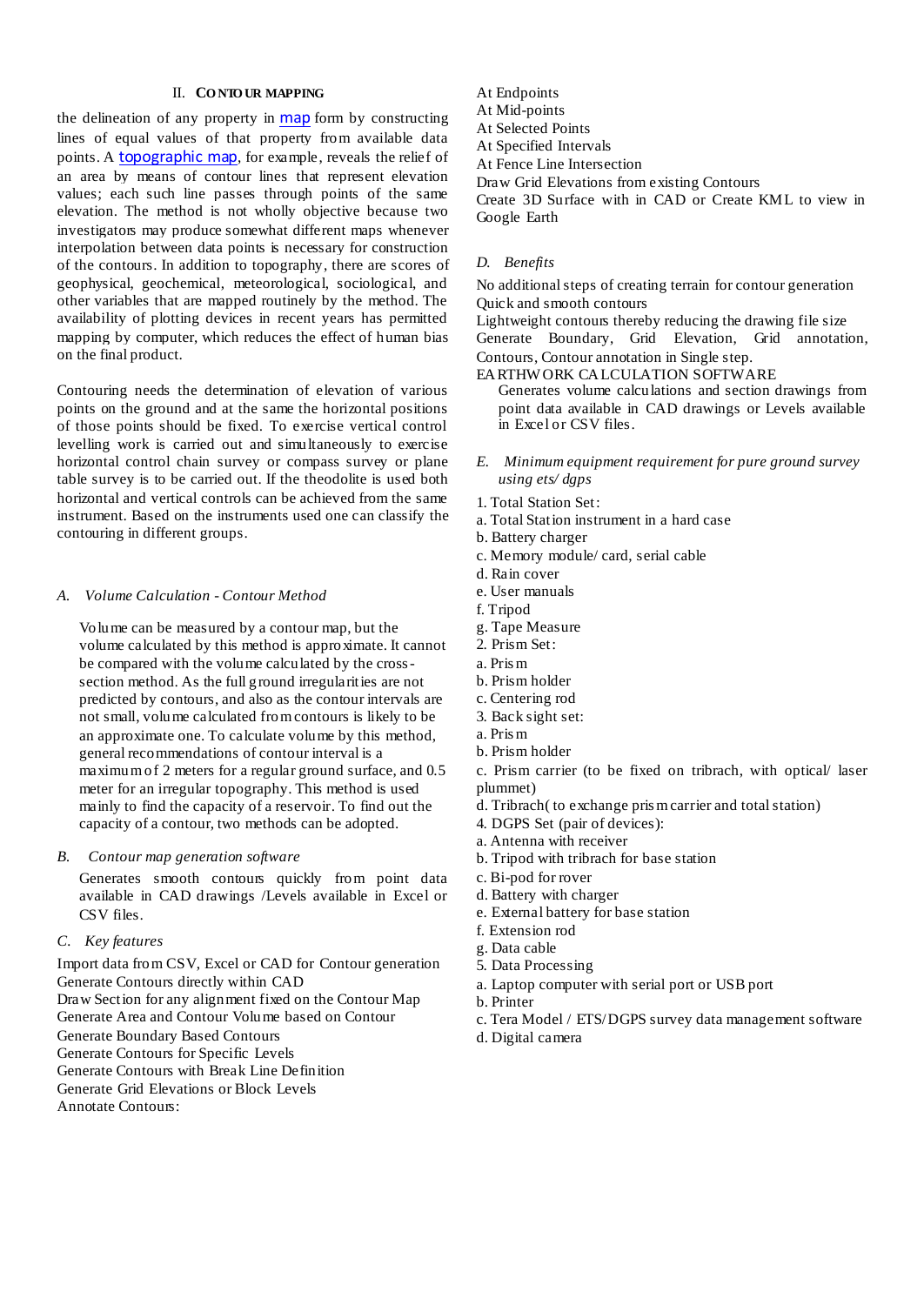## III. GENERAL REQUIREMENTS

a) The (X, Y) co-ordinates shall be recorded both in Latitude-Longitudinal and Universal Time Meridian with reference to datum.

b) Specifications of the instruments used for GCP surveys shall be recorded.

c) DGPS/ ETS equipment shall be calibrated prior to survey with respect to established base lines.

d) A sketch for each category of the Control Points shall be prepared, showing the location of the Control Points along with their description for easy identification.

e) A District Map showing all the Primary, Secondary and Tertiary Control Points along with their Co-ordinates shall be maintained by State Land Records and Survey authorities.

#### *A. Survey Plan*

a) Survey Team shall submit detailed Programme for survey including number of Survey Team to be engaged after being supplied with existing topography Maps from the Director, Land Record and Surveys.

b) Each Survey Team may comprise at least one surveyor and one assistant surveyor.

c) Survey Team is to be assisted by one Amin / Asst. Revenue Inspector (ARI) of Local Tahasil and land owners of the programmed Village during survey.

d) A meeting at the level of Village / cluster of villages shall be arranged by the local Tahasildar. Local officers of the land owning departments such as Forest, Water Resources, etc. and the Panchayat level representatives shall be invited to the meeting.

e) The details of the schedule of the visits of the Survey Team shall be circulated among the Local officials of the Landowning Departments, so that the Officials from those Departments help the survey agency in the identification of the boundaries of the Land-parcels owned by those Departments.

f) Tahasildar shall maintain record of meetings held in different villages/ cluster of villages.

# *B. Measurement with Total Station*

When both the total station and back sight are finally leveled and centered, the hardware setup is over and the software setup is to be started. The software setup of a total station differs from one make to another. One has to follow the user's manual of each instrument. The list below gives common important settings for most instruments. Most total station memorizes these settings, but it is better to check through the setup menu in order to avoid a false setting.

1. System: Choose appropriate existing interface for data output

2. Angle Measurements: Tilt correction/ Tilt compensator (2 axes)

3. Horizontal angle increments: At right angles (clockwise)

4. Unit setting: Angle in degree/min/sec, distance in meters, temperature in centigrade and pressure in hPa.

5. EDM Settings: Select DR/ IR laser, fine measuring mode, use RL with caution. Set appropriate value for the prism constant (from the user's manual of the equipment)

6. Atmospheric Parameters: Get ppm for the diagram from the manual of the equipment or let the total station calculate from hPa and degree centigrade.

7. Communications: Set all parameters the same for a total station and data logger/ PC. They are baud rate, data bits, parity, end mark and stop bits. Refer the manual for each device.

### *C. Field Book Maintenance*

The Survey officer can record all numerical data and a little text data inthe total station, but descriptive information and graphic information should be recorded in the field book. The following is a suggested list for the survey records.

1. Place, data and time

2. Surveyor's name

3. Temperature, atmospheric pressure

4. Station coordinate (E0, N0, H0), as per co-ordinate of the survey station (TCP) and height of the instrument

5. Back sight coordination (slope distance, vertical and horizontal angels), (E, N, H), as per GPS co-ordinate TCP and height of the reflector.

6. Azimuth mark HZ, sketch of the telescope view.

7. Sketch map of the sight and measured objects.

8. Description of measurement. Point ID number (from-to), object, height of the reflector. Repeat this for each discrete object, or group of points measured with different prism height. This must be the input to the total station each time it changes.

9. Back sight coordinates measured again at the end.

#### *D. Terra model provides the following features for surveyors*

• Data reduction and control network computations • Deformation monitoring tools

• Automated drafting • CAD editing, plotting, and digitizing

• Legal, cadastral, and boundary surveying tools • Surface measurement, volumetric, and contouring tools

• Large data set processing e.g., Lidar or Swath bathymetry • Profile and cross-section creation

• Building interior, elevation and architectural surveys • 3D Visualization—rendered scenes and AVI movies

• Earthworks, mine, and waste cell design • GIS support-Terra model data can be used in GIS systems such as ArcView™

### *E. Terramodel provides the following features for construction*

- Data import and export, verification, and troubleshooting.
- Heavy highway and road engineering
- Mass haul and phasing computations
- Ground works and earthworks designs and analysis
- Volumes from DTM surfaces and cross-sections
- Landfill design and waste cell construction
- Residential, commercial, and industrial site design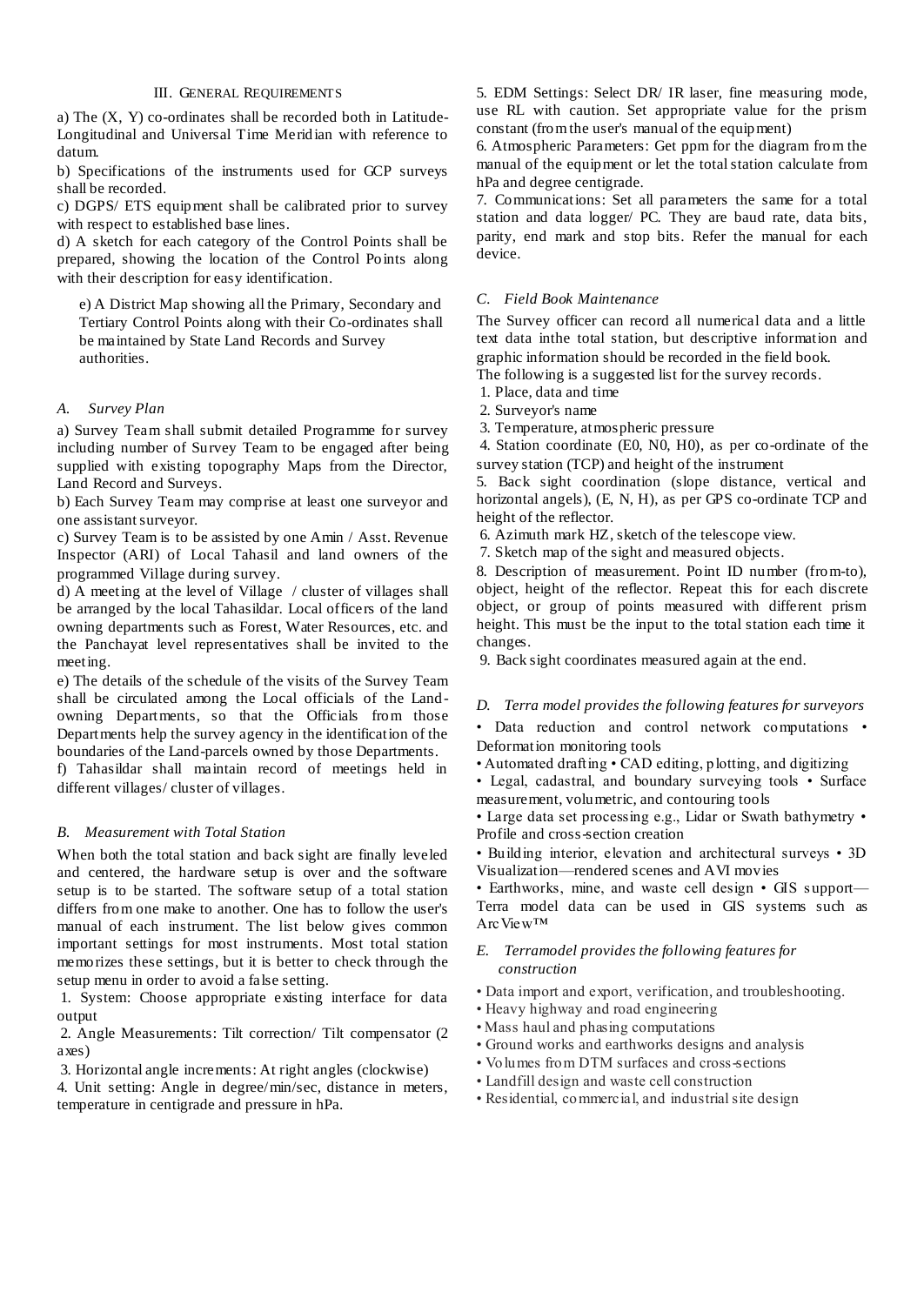- Machine control data preparation and grade checking
- Estimating and material takeoff for contract bidding
- Design and build
- Design adjustment during construction
- Project visualization and data verification
- Plan set and as-built survey records
- Construction GIS

• Stakeout data preparation—points, alignments, surfaces, grids, design models

# IV. REPORTING

Terra model provides you with all the reporting tools you need to maintain quality. Standard reports include:

- Control computations and adjustment
- Detail reduction and coordinate listings
- Geometry reports
- COGO: Areas, distances, and bearings
- QA checks
- Stakeout control and cut sheet reports
- Volume reports

## *A. Digital terrain modeling*

Terra model provides superior Digital Terrain Model (DTM) creation and manipulation tools for large projects— Terra model is capable of forming TIN DTMs with up to 8 million points. This makes it the package of choice for manipulating data from airborne or terrestrial laser scanners, photogrammetry projects, and hydrographic multi beam bathymetry systems.

#### *B. Case study*

One project has taken as pilot project for generation of digital maps as well as plotted maps at a scale of 1:2,500 using digital techniques. The project area is a small section of the proposed road in vadodara in the state of Gujarat with an area of approximately 12.5 Km.

Taluka Name : Vadodara

District : Vadodara

State : Gujarat

Language : Gujarati and Hindi, Marathi, English Time zone: IST (UTC+5:30)

Elevation / Altitude: 36 meters. Above Seal level

Sindhrot is a Village in Vadodara Taluka in Vadodara District of Gujarat State, India. It is located 4 KM towards East from District headquarters Vadodara. 7 KM from . 135 KM from State capital Gandhinagar

A digital database of the city comprising of features like, different categories of roads, settlements, water bodies, railway line, agricultural areas etc along with proper annotation and attributes was generated.

This database will be used by the town and country planning department for developing a urban resource information system for urban resource management. Digital elevation model along with contours was also generated. The uniqueness of the project being that contours at an interval of

1m was generated using digital photogrammetric techniques, which would have not been possible to generate through conventional topography technique in shorter time.

The generated datasets will be integrated into an Urban Resource Information System, which will provide with an effective management tool for utilization of the urban resources

- 1. Urban planning, including town planning;
- 2. Regulation of land use and construction of buildings;
- 3. Planning for economic and social development;
- 4. Roads and bridges;

5. Water supply for domestic, industrial, and commercial purposes;

6. Public health, sanitation, conservancy and solid waste management;

7. Fire services;

8. Provision of urban amenities and facilities such as parks, gardens and playgrounds;

9. Promotion of cultural, educational and aesthetic aspects:

10. Burials and burial grounds; cremation grounds and electric crematoria;

11. Public amenities including street lighting, parking lots, bus-stop and public conveniences;

This facility will aid management of public utilities like water supply, drainage, sewerage system, roads, storm-water drains, streetlights etc. This facility would also cater to town planning schemes, urban and estate management and property tax related matters. The more important components of the new maps will be the precise pinpointing of the water supply pipes; sewage drains that cover the city. It will also help in better transport management of the city.

The urban resource information system is a step towards helping public in a big way. Fire and Health departments find it useful during emergency services since all information is brought around the hot spots with the click of a button. The most beneficial amongst all departments are the roads and building and town planning. The search for maps and documents seems to be over. Where hours are counted to locate maps, now that uncertainty is over.

- *C. Analysis*
	- 1) [Field Book based on ground survey](file:///D:\DJMIT\SURVEYING%20PAPER\FieldBook.xls)



#### *2) [Topo sheet](file:///D:\DJMIT\SURVEYING%20PAPER\TopoDraw.xls)*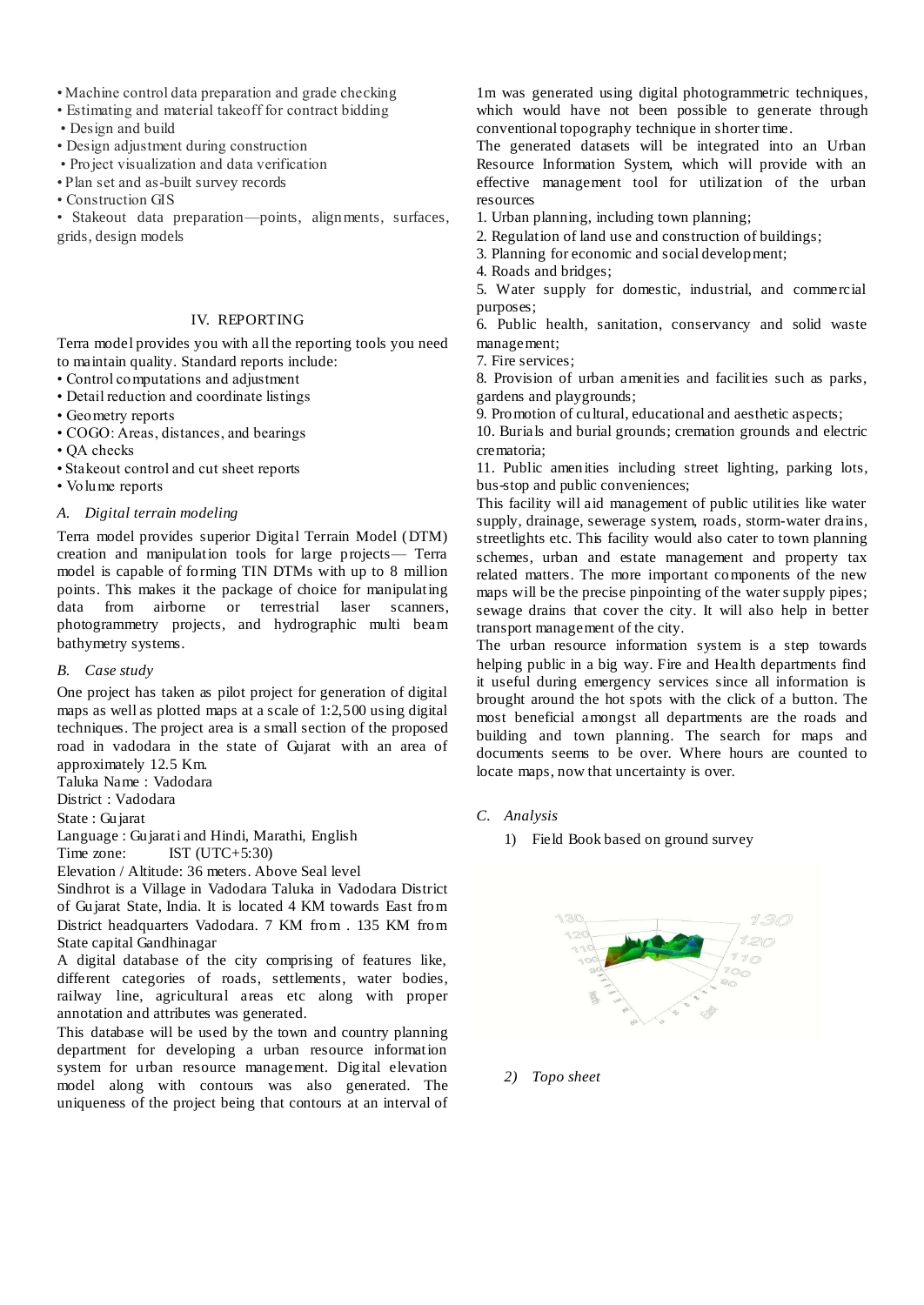| Q                                                |                          |                                                                             |                                                                         |               |                                               |                   |        |          |        |           |        |           |                        |
|--------------------------------------------------|--------------------------|-----------------------------------------------------------------------------|-------------------------------------------------------------------------|---------------|-----------------------------------------------|-------------------|--------|----------|--------|-----------|--------|-----------|------------------------|
| Q<br>Q<br>đ<br>Ò<br>蓉<br>q<br>B                  |                          | ł<br>ı<br>$\,$<br>٠<br>٠<br>$\overline{a}$<br><b>STEP</b><br><b>ALCOHOL</b> | 111111111<br><b>IT IT IT IT IS SEEN OF \$PER HIS IT IS NO </b><br>11111 | ш<br>1111     | <b>I * # # # # # # # # # # # # # #</b><br>111 | 1111111<br>\$1111 |        |          |        |           |        |           |                        |
| G<br><b>is</b>                                   |                          |                                                                             | Ground                                                                  | <b>Hedian</b> |                                               | $C\mathcal{H}$    |        | R        |        | OR        |        | After DR  | Δ                      |
|                                                  |                          | $-25.500$                                                                   | 38.883                                                                  | $-1.000$      | 40.376                                        | $-4.500$          | 40.288 | $-7.931$ | 39.184 | $-12.590$ | 39.093 | $-18.440$ | 3-                     |
|                                                  |                          |                                                                             |                                                                         |               | 45.676                                        | $-1.000$          | 45.376 | $-4.275$ | 40.222 | $-11.590$ | 39.093 | $-17.590$ | s.                     |
| 1000                                             | 1                        | $-24.000$                                                                   | 38.893                                                                  | $-1,000$      |                                               |                   |        |          |        |           |        |           |                        |
| $-1020$<br>1045                                  | $\frac{3}{2}$            | $-22.500$                                                                   | 38,898                                                                  | 0.000         | 40.676                                        | 1.000             | 40.376 | $-4.500$ | 40.288 | $-10.681$ | 38.184 | $-15.590$ |                        |
|                                                  | $\,$<br>¥                | $-21.000$                                                                   | 38.913                                                                  | 1,000         | 42.676                                        | 4,500             | 40.288 | 4.500    | 40.288 | $-9.931$  | 38.184 | $-14.090$ | $\,$ $\,$<br>$\,$ $\,$ |
|                                                  | $\overline{\phantom{a}}$ | $-19.500$                                                                   | 38.978                                                                  | 1,000         | 48.376                                        |                   |        | 6.375    | 40.222 | $-4.931$  | 29.184 | $-12.590$ | $\overline{1}$         |
|                                                  | $\epsilon$               | $-18.000$                                                                   | 38.928                                                                  |               |                                               |                   |        | 7.195    | 39.675 | $-7.931$  | 39.184 | 11,924    | $\mathbf{3}$           |
|                                                  | $\overline{1}$           | $-16,500$                                                                   | 39.038                                                                  |               |                                               |                   |        |          |        | 7,195     | 39.675 | 13.424    | 4,                     |
| $-1060$<br>$-1080$<br>1100<br>$-1120$<br>$-1140$ | $\vert$                  |                                                                             |                                                                         |               |                                               |                   |        |          |        |           |        |           | ъff                    |

*3) [Earth Work sheet](file:///D:\DJMIT\SURVEYING%20PAPER\EarthWork.xls)*

Trimble 5475 Kellenburger Road Dayton, Ohio 45424-1099, USA 1-937-233-8921 Wednesday, April 20, 2014 12:59:34 AM

PROJECT: C:\Documents and Settings\

|                        | CHAINA GE        |                   |  |  |  |  |  |  |
|------------------------|------------------|-------------------|--|--|--|--|--|--|
| EAST ELEV              |                  |                   |  |  |  |  |  |  |
| DESCRIPTION CURVE DATA |                  |                   |  |  |  |  |  |  |
|                        | BEARING DISTANCE |                   |  |  |  |  |  |  |
|                        |                  |                   |  |  |  |  |  |  |
| <b>INVERSE PLINE</b>   |                  |                   |  |  |  |  |  |  |
| PLINE POINT            |                  | $0.000 -55.00000$ |  |  |  |  |  |  |
| 0.00000                |                  |                   |  |  |  |  |  |  |
| 159 18'16" 25.014m     |                  |                   |  |  |  |  |  |  |
| PLINE POINT            |                  | 25.014 -78.40000  |  |  |  |  |  |  |
| 8.84000                |                  |                   |  |  |  |  |  |  |
| 85 21'36" 10.384m      |                  |                   |  |  |  |  |  |  |
| 106 03'20" AR          |                  |                   |  |  |  |  |  |  |
| PLINE POINT            |                  | 35.398 -77.56000  |  |  |  |  |  |  |
| 19.19000               |                  |                   |  |  |  |  |  |  |
| 72 11'44" 17.530m      |                  |                   |  |  |  |  |  |  |
| 166 50'08" AR          |                  |                   |  |  |  |  |  |  |
| PLINE POINT            |                  | 52.928 -72.20000  |  |  |  |  |  |  |
| 35.88000               |                  |                   |  |  |  |  |  |  |
| 56 45'38" 25.742m      |                  |                   |  |  |  |  |  |  |
| 164 33'54" AR          |                  |                   |  |  |  |  |  |  |
| PLINE POINT            |                  | 78.669 - 58.09000 |  |  |  |  |  |  |
| 57.41000               |                  |                   |  |  |  |  |  |  |

# *4) [Cross section](file:///D:\DJMIT\SURVEYING%20PAPER\C-S.jpg)*

| S Template Gi Excellingont Gi CAD Import E Preview La Edit E Thirt @ Beports W Settings "IT Profile Master IL Apply Profile Up Road Design W Canal Design |                        |                      |                  |                      |          |           |                  |                          |  |              |  |  |  |  |  |                          |                     |
|-----------------------------------------------------------------------------------------------------------------------------------------------------------|------------------------|----------------------|------------------|----------------------|----------|-----------|------------------|--------------------------|--|--------------|--|--|--|--|--|--------------------------|---------------------|
| Section Preview :: Longitudinal Section                                                                                                                   |                        |                      |                  |                      |          |           |                  |                          |  |              |  |  |  |  |  |                          |                     |
| Q                                                                                                                                                         |                        |                      |                  |                      |          |           |                  |                          |  |              |  |  |  |  |  |                          |                     |
| Q                                                                                                                                                         |                        |                      |                  |                      |          |           |                  |                          |  |              |  |  |  |  |  |                          |                     |
| Q                                                                                                                                                         |                        |                      |                  | Start 30             |          |           |                  |                          |  |              |  |  |  |  |  |                          |                     |
|                                                                                                                                                           |                        |                      |                  | tan.                 |          |           |                  |                          |  |              |  |  |  |  |  |                          |                     |
| ¢                                                                                                                                                         |                        |                      |                  | raq.                 |          |           |                  |                          |  |              |  |  |  |  |  |                          |                     |
|                                                                                                                                                           |                        |                      |                  | 325,220              |          |           |                  |                          |  |              |  |  |  |  |  |                          |                     |
| ¢                                                                                                                                                         |                        |                      |                  | a er                 |          |           |                  |                          |  |              |  |  |  |  |  |                          |                     |
| 鬈                                                                                                                                                         |                        |                      |                  | 語を記                  |          |           |                  |                          |  |              |  |  |  |  |  |                          |                     |
| $\mathsf{Q}$                                                                                                                                              |                        |                      |                  |                      |          |           |                  |                          |  |              |  |  |  |  |  |                          |                     |
| ₿                                                                                                                                                         |                        |                      |                  | <b>SERVICE</b>       |          |           |                  |                          |  |              |  |  |  |  |  |                          |                     |
|                                                                                                                                                           |                        |                      |                  |                      |          |           |                  |                          |  |              |  |  |  |  |  |                          |                     |
| LS<br>$\mathsf{CS}$                                                                                                                                       |                        | Layer 1              |                  |                      | Layer 21 |           |                  |                          |  |              |  |  |  |  |  |                          | $\hat{\phantom{a}}$ |
| <b>Z</b> Partial LS                                                                                                                                       |                        | 1000.000             | 39.643           | 1000.000             |          |           | 40.676           |                          |  |              |  |  |  |  |  |                          |                     |
| From                                                                                                                                                      | 2                      | 1020.000             | 39.353           |                      | 1020.000 |           | 40.409           |                          |  |              |  |  |  |  |  |                          |                     |
| ٠                                                                                                                                                         | $\mathbf{3}$           | 1040.000             | 39.683           | 1040.000             |          |           | 40.588           |                          |  |              |  |  |  |  |  |                          |                     |
| To<br>$\hat{\mathbf{v}}$                                                                                                                                  | $\ddot{\text{+}}$<br>5 | 1060,000<br>1080.000 | 39,768<br>39.643 | 1060,000<br>1080.000 |          |           | 40.814<br>40.954 |                          |  |              |  |  |  |  |  |                          |                     |
|                                                                                                                                                           | 6                      | 1100.000             | 39.353           | 1100.000             |          |           | 41.034           |                          |  |              |  |  |  |  |  |                          |                     |
| Remarks<br><b>Yiew</b>                                                                                                                                    | $\overline{1}$         | 1120.000             | 39.768           | 1120.000             |          |           | 41.115           |                          |  |              |  |  |  |  |  |                          |                     |
|                                                                                                                                                           | $\overline{8}$         | 1140.000             | 40.213           | 1140.000             |          |           | 41.168           |                          |  |              |  |  |  |  |  |                          | ٠                   |
|                                                                                                                                                           | Profile                |                      |                  | <b>A</b> E           |          | $\lambda$ |                  | Highlight Point & Remark |  |              |  |  |  |  |  |                          | Close               |
|                                                                                                                                                           |                        |                      |                  |                      |          |           |                  |                          |  |              |  |  |  |  |  |                          |                     |
|                                                                                                                                                           |                        |                      |                  |                      |          |           |                  |                          |  |              |  |  |  |  |  |                          |                     |
|                                                                                                                                                           |                        |                      |                  |                      |          |           |                  |                          |  | $\mathbf{H}$ |  |  |  |  |  | Alt + K :: Shortcut Keys |                     |

*5) [L-section](file:///D:\DJMIT\SURVEYING%20PAPER\L-S.jpg)*



# V. CONCLUSION

In view of the rapid urbanization and changing scenarios, it is imperative to have a digital maps and databases to support decision-making and futuristic planning. The advanced technologies like Remote Sensing coupled with GPS, LIDAR etc have made it possible for surveyors to locate their position anywhere on the earth and has also enabled towards the generation of precise and updated maps in a cost-effective and timely manner. The digital maps generated will allow the user to study the urban environment; digital surface models of urban areas can be used to generate accurate and up-todate 3D city models for urban planning and management. Digital mapping is a logical response to the public's evolving demand for the rapid delivery of information, especially in forms that are amenable to spatial and statistical analysis. This

information in digital form can be made available quickly and in many cases without cost across the Internet which can be utilized for variety of applications.